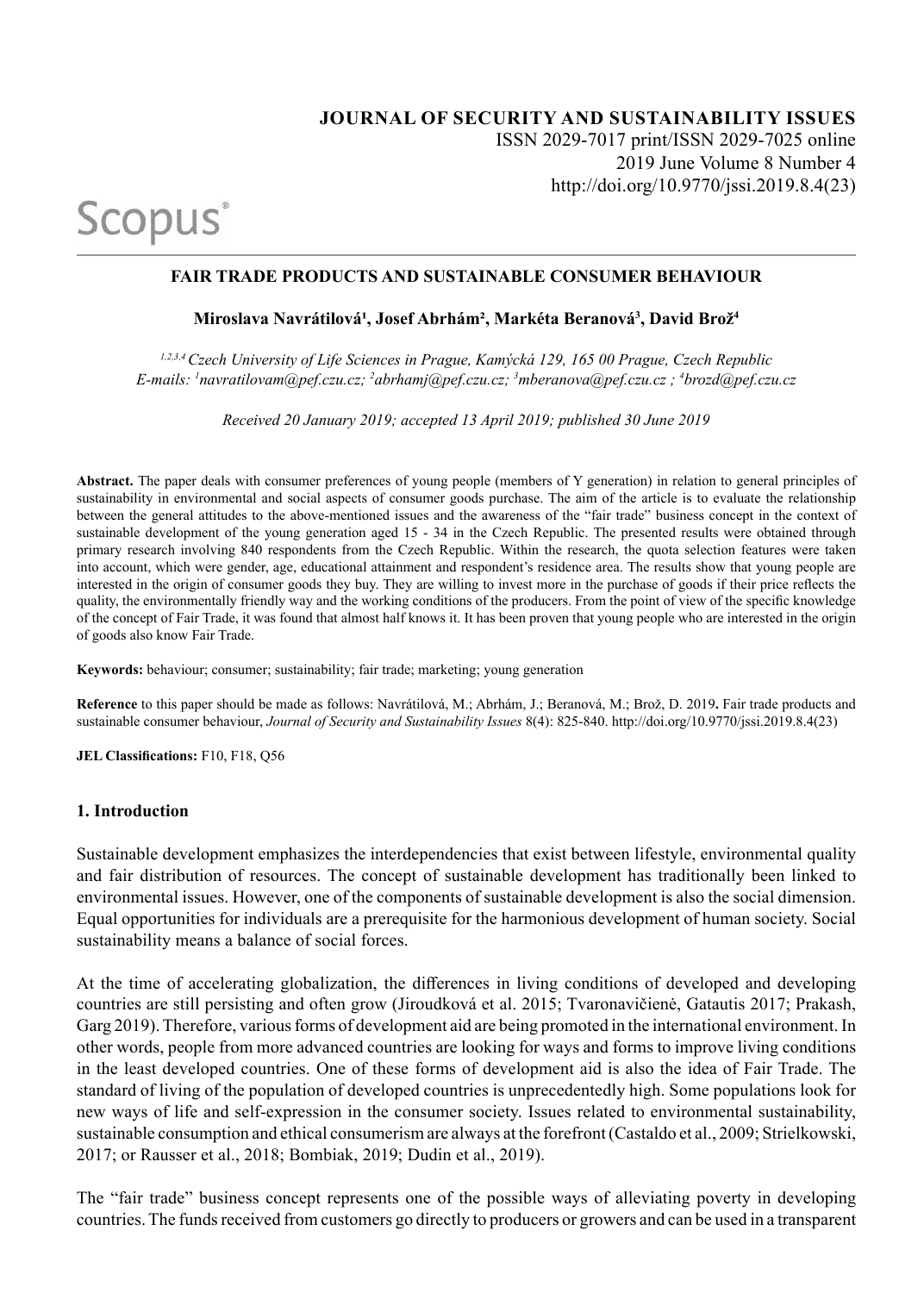way to improve their insoluble life situation. The "Fair trade" concept is thus based on the principle of social and economic solidarity between the poorer and richer parts of the world. This system allows the consumer to influence the distribution of power in the world trade by his or her individual choice of purchase. An individual can declare personal attitudes and preferences (Chiabai et al. 2014; or Varanavicius et al., 2017; Mayorova et al., 2018). The progressive growth of the fair trade market is becoming an important indicator of the moral selfexpression of consumers. The concept is a strong platform for social solidarity in a global context. Fair Trade is therefore closely related to the principle of sustainable development.

At all historical stages, it has always been a young generation who has been the bearer of new ideas. The young generation initiates both economic and social development. Today's young people (members of the Y generation) are individuals who are just entering the productive period of their lives. Thus, they are young consumers who form a group of current and future customers. Their attitudes and preferences will influence the shape of trade in the coming years. It is therefore a highly topical issue to find out the views, attitudes and preferences of this young generation of consumers in relation to alternative business concepts.

The aim of the article is to evaluate the relationship between the general attitudes to the above-mentioned issues and the awareness of the fair trade business concept in the context of sustainable development of the young generation aged 15-34 in the Czech Republic.

# **2. Theoretical background**

The idea of Fair Trade is very closely linked to the issue of sustainability. The concept of sustainable development is defined in the Bruntland Commission Report (1987). The official title of this report is: Our common future as a development that ensures the quality of life of the present generation while retaining the choice for future generations to meet their own needs (Hauff, 1999). Social sustainability means a balance of social forces with sustainable development. The creation of a space for sustainable development is very important in all of its aspects (Hrabánková & Boháčková, 2009). Economic progress is not sustainable without social development, while social development without economic progress is not feasible (WEF, 2019). Stieglitz & Charlton (2006) emphasize that the market is not able to solve all of society's problems. Government intervention cannot be a source of redress for all market failures. Current global governance therefore requires a policy of fair, sustainable and democratic growth (Čábelková et al., 2015b).

The contemporary world is heavily globalized, commercially interconnected, but also divided into a rich Global North and a poor Global South. Different developments in developing and developed countries to a large extent also influenced agricultural trade (Janda et al., 2013; Abrham et al., 2015). Since the second half of the nineties occurs due to the transformation of the agrarian sector to changes in the relations between the two global areas. Agricultural products represent one of the first and the most important internationally traded commodities. Agricultural trade expands and deepens market ties that define globalization in the current concept (Raynolds et al., 2007). Smutka, Maitah & Svatoš (2018) draw attention to the need to identify the main differences in agricultural trade between developed and developing countries. Fair Trade Business volume is not significant in the global economy. However, a steady increase in the sector can be observed. Fair Trade concept becomes a way of moral expression of conscious consumers from Europe and the USA (Goodman, 2004). Fair Trade can be seen as an ethical alternative to neoliberal market practice (Alvarado, 2009).

The definition of Fair Trade according to FINE (2001) is considered a well-established and generally accepted definition. According to this definition: "*Fair Trade is a trading partnership, based on dialogue, transparency and respect that seeks greater equity in international trade. It contributes to sustainable development by offering*  better trading conditions to, and securing the rights of, marginalized producers and workers – especially in *poorer southern countries. Fair trade organizations, backed by consumers, are engaged actively in supporting producers, raising awareness and in campaigning for changes in the rules and practice of conventional international trade*" (Carter et al,, 2015; Salvador et al., 2014; Ballet and Carimentrand, 2010; or Becchetti and Huybrechts, 2008).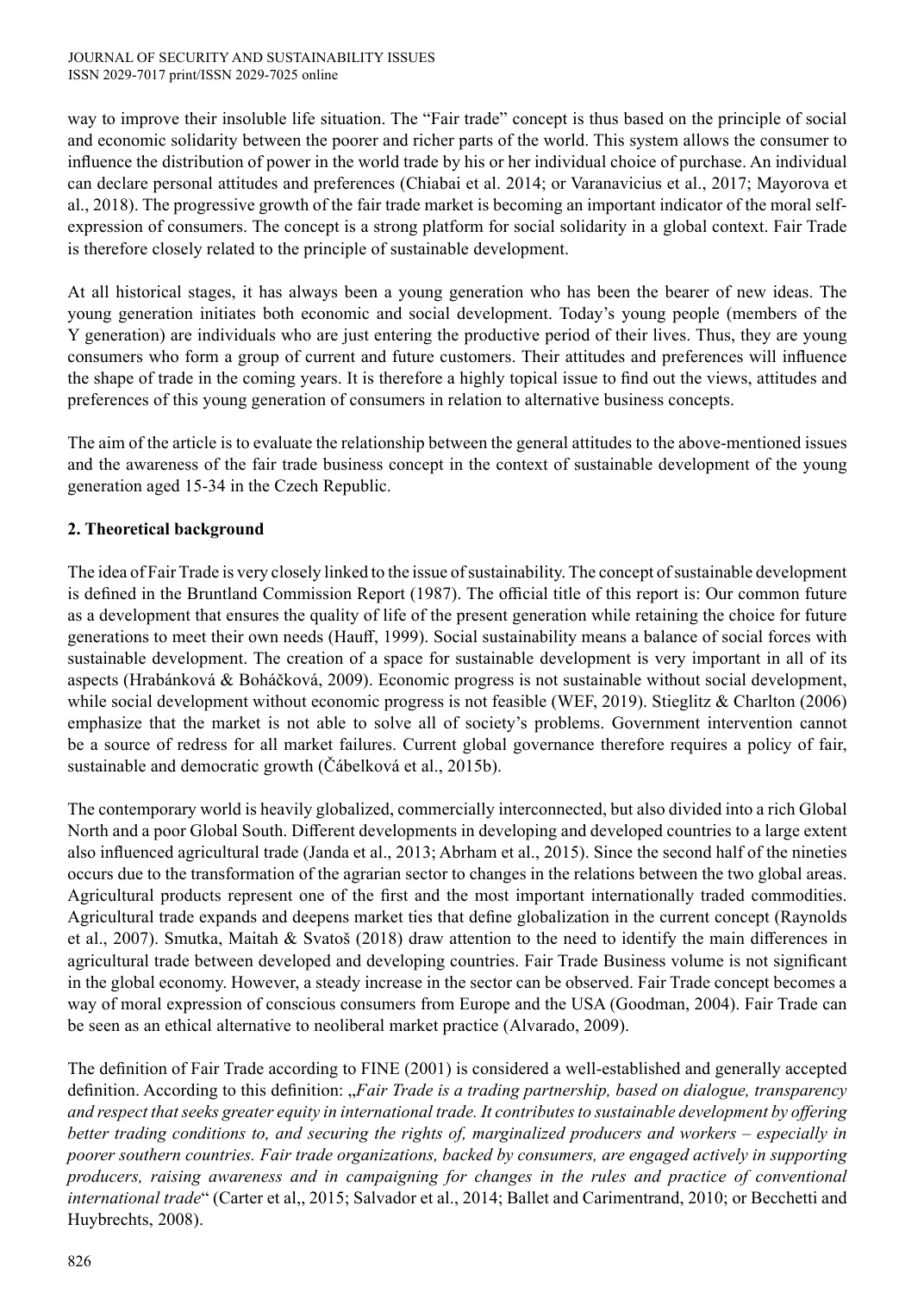Fair Trade Business affects many areas. It is not only the preservation of sustainability, but also the area of human rights, awareness of responsibility for producers and changes in some structures of international trade. Focusing on corporate social responsibility is very important (Ciobanu et al., 2019; Bernardi, 2019)

Furthermore, the transfer of additional activities (processing, packaging) to the countries of origin has a positive effect. The Fair Trade concept provides producers with guaranteed prices, fair revenues, better working conditions and the preservation of local crafts (Gould, 2003).

Fair Trade production is mainly imported into advanced market economies. The largest Fair Trade markets are currently Europe, North America (USA and Canada) and the Pacific region (Australia, New Zealand and Japan). Global sales of certified fair trade products are increasing. The highest sales volumes of fair trade products in Europe are recorded in the UK, Germany, France and Switzerland (Sen, Garnizova and Negecov, 2015). European countries are important importers of fair trade production. The advanced countries of Europe play a significant role in promoting the fair trade concept. However, there are differences between countries within the European area, especially in terms of acceptance and awareness of Fair trade.

Hume (2010) pays attention to the importance of avoiding the negative environmental impact of excessive consumption for sustainability (Androniceanu, 2017; Havierniková, Kordoš, 2019). Particular attention *attention should be drawn to* consumer behavior in relation to ethical principles of consumption and sustainability (Coppola et al., 2017, Terstappen et al., 2013).



**Figure 1.** Stages of awareness model for the consumption decision process of fair trade products

*Source:* Sampedro in Manzano et al. (2012)

Jisana (2014) states that the consumer is every person involved in the consumption process. A consumer is an individual who buys for personal use or realizes the needs of a family or household through purchase. Stávková & Sharma (2005) consider the family to be the most important consumer unit and one of the most important primary consumer reference groups. According to Leal in Manzano, Rivas & Bonilla (2012), consumer behavior includes all activities that are actively pursued through their informed choice. Activities take place throughout the purchasing process, before and after it. The similar results are obtained by some studies in tourism where tourists are consumers enjoying the destination before, during, and after their visit (Strielkowski et al., 2012; or Radovic et al., 2017).

Roberts & Lilien (1993) emphasize the diversity of consumers in terms of personalities, values, preferences and other characteristics. In this context, Manchiraju & Sadachar (2014) define an ethical consumer as a person who has certain political, religious, environmental, social or other reasons to prefer a particular product.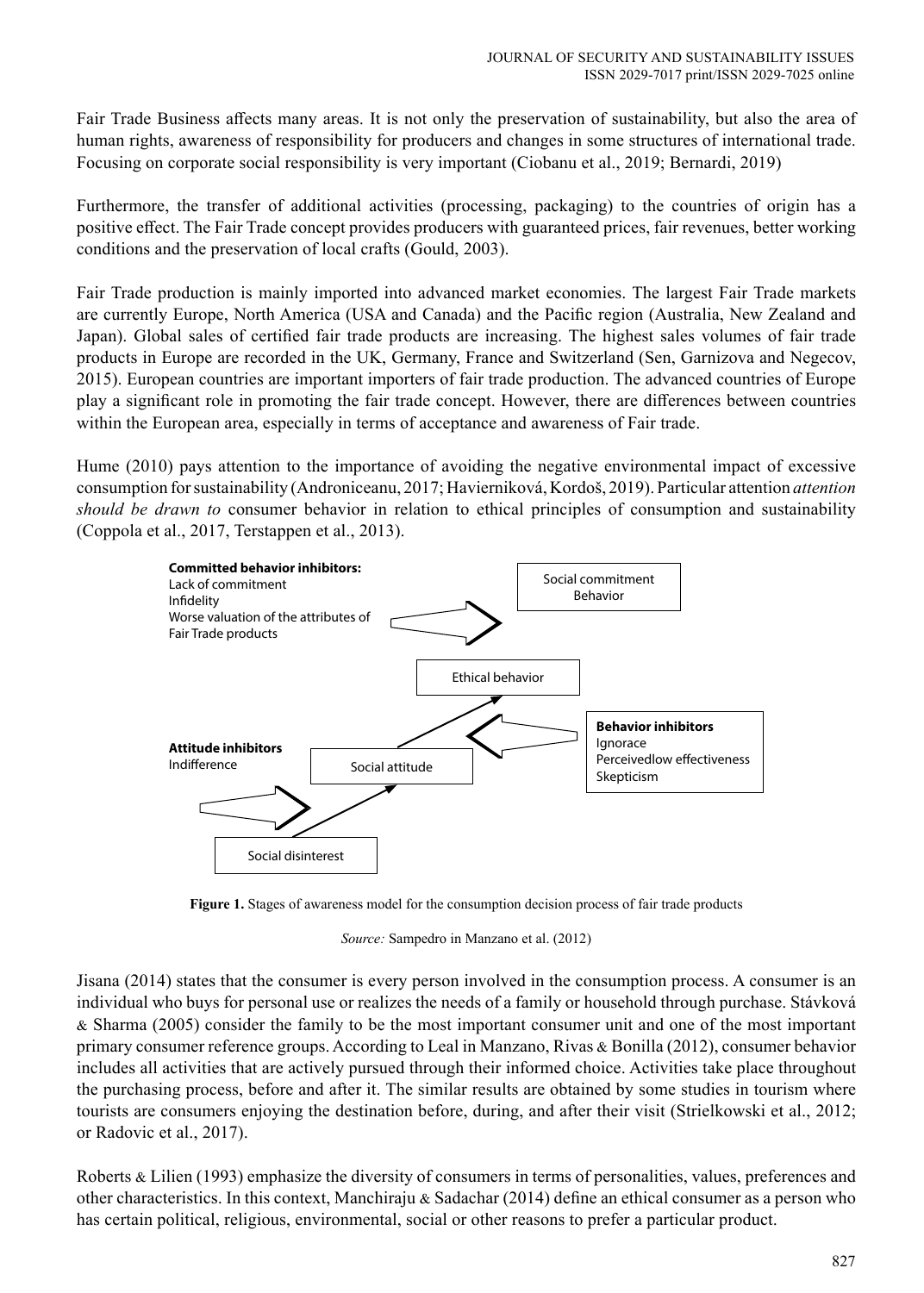In Figure 1 above are shown the factors and their roles that influence the decision-making process in Fair Trade. Sampedro (2003) created this model on the basis of the level of social awareness in the decision-making proces. Consumer decision-making process involves several phases: social disinterest, social attitude, ethical behavior and social commitment behavior (Sampedro in Manzano, Rivas & Bonilla 2012).

The concept of generation is understood in a very broad way in the contemporary world. It allows understanding of the differences in the age groups of the society. It helps to identify personality development in historical time (Corsten, 2007; Pilcher, 1994). The result of the generalization of the concept of generation is the concept of cohort. A cohort is a group of people who have experienced an event in the same time period (May, 2010). Hammarström (2004) states that the age cohort is the link between the individual course of life and the historical changes in society (Vasile & Androniceanu, 2018). Corsten (2007) concludes that these sets of persons can be viewed in two ways. Groups of persons can be examined for their common characteristics (eg level of education, professional qualifications, income). On the other hand, there are also subjective characteristics (attitudes, value beliefs, preferences or motives) (Corsten, 2007).

The Y Generation are young people, born in the 1980s and 1990s. The exact definition of generations may vary according to individual authors. Some authors define the date of birth exactly. Other authors have reported only generally the decade of birth (Kim and Jang, 2014, Zotyková, 2014, Jang, Kim and Bonn, 2011). The authors do not coincide even in the exact years of birth. Zotyková (2014) states that in some cases younger people can also be added to the Y generation. The term "young adults and young people" is also used to refer to this population (Zotyková, 2014). An overview of the Y generation definitions is given in Table 1.

| Period of birth | Authors                                                           |
|-----------------|-------------------------------------------------------------------|
| $1978 - 1988$   | Martin, 2005                                                      |
| $1980 - 1994$   | Kumar & Lim, 2008; Weiler, 2005                                   |
| 1980 - 1995     | Bencsik, Horváth Csikós a Juhász, 2016                            |
| 1980 - 1996     | Van den Bergh a Behrer, 2012                                      |
| $1980 - 1999$   | Lissitsa & Kol, 2016; Gurau 2012; Crampton & Hodge, 2009          |
| $1980 - 2000$   | Klapilová Krbová, 2016; Agheorghiesei Corodeanu, 2015             |
| 1981 - 1999     | Bolton et al., 2013                                               |
| $1982 - 2000$   | Brosdahl & Carpenter, 2011; McCrindle, 2009; Strauss & Howe, 2000 |

**Table 1.** Definition of Generation Y (different authors' approaches)

*Source:* Own elaboration, 2019

Each individual is formed throughout the life by a variety of internal and external influences that shape his personality. A whole generation is also affected by the times in which she grew up. Members of generation Y have certain specific characteristics that determine their behavior and attitudes.

Vysekalová et al. (2011) emphasizes the importance of social links and life in the community. Technology is being used by the young generation to build their social life. Members of the Y generation prefer to be part of a group within which they can share information. They do not consider the loss of privacy important (Zemke, Raines & Filipczak, 2013; Van den Bergh & Behrer, 2012). Their typical features include great flexibility that reflects them in all areas of life. Generation Y is able to solve more stimuli at the same time. Generation Y is more sensitive to visual stimuli and prefer summary information. (Vysekalová, et al., 2011).

Vysekalová et al (2011) consider that generation Y is more responsive to environmental problems. However, Van den Bergh & Behrer (2012), on the other hand, argue that environmental protection is not a typical issue of this generation, but that it is the result of today's development in relation to sustainable development. Suchomel (2005) notes that this age group has a strong interest in ethical consumption.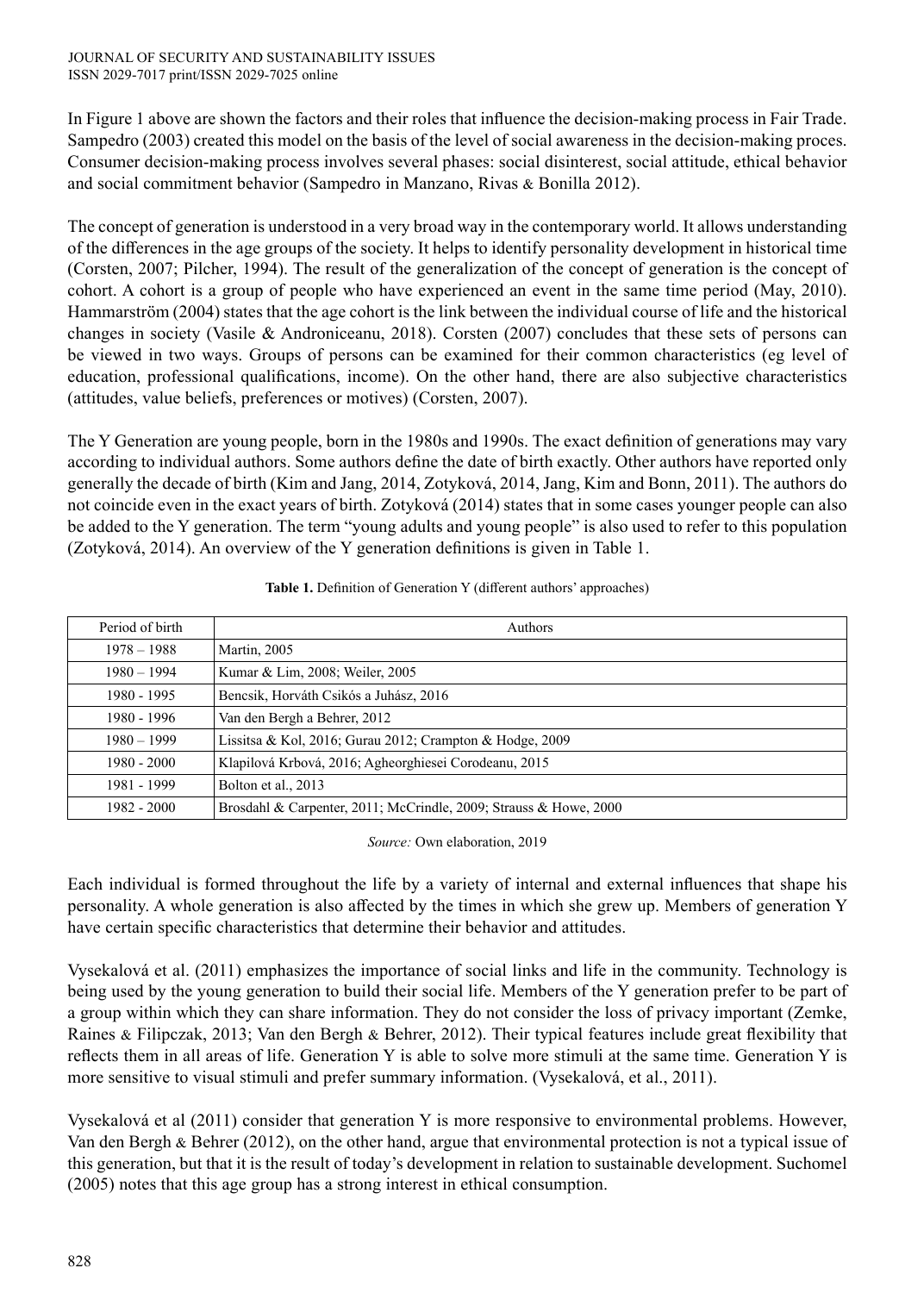## **3. Research objective and methodology**

Theoretical bases of the article were compiled through the analysis of secondary sources (examining documents, i.e. books and scientific articles) and the synthesis of knowledge. Current statistical data were taken from the official Internet information sources. Primary data were obtained through quantitative research by means of a questionnaire survey. The sample of respondents was obtained by a quotas choice.

The data were obtained by quantitative research using a questionnaire survey among 840 respondents ( $n = 840$ ) from the age of 15 to 34.

As for gender, 49.6% (417) of the respondents were females and 50.4% (423) were males. In terms of the age, the age group from 15 to 19 years was represented by 170 (20.2%) respondents. The age group from 20 to 24 years was represented by 200 (23.8%) respondents. The respondents in the age from 25 to 29 years accounted for 210 (25.0%) and the respondents in the age from 30 to 34 years accounted for 260 (31.0%) respondents. 347 persons (41.3%) had permanent residence in Prague, and 176 (21.0%) persons had permanent residence in the South Bohemian Region. The Ústí Region was represented by 229 (27.3%) persons and Karlovy Vary Region were represented by 88 (10.5%). Approximately a fifth of respondents 167 (19.9%) have university education and 285 (33.9%) respondents have secondary education with the GCSE. Graduates of secondary education without the GCSE accounted for 194 (23.1%) of the total number of the respondents, the respondents with elementary education accounted for 194 (23.1%).

As a part of descriptive statistics, absolute and relative frequencies were used. Furthermore, contingency tables were used. During the data analysis, the following null hypotheses were tested:

 $\blacksquare$  H<sub>0</sub>1: The level of interest in the origin of a product when purchasing regular consumer goods does not depend on the respondent's sex.

 $H_0^2$ : The level of interest in the origin of a product when purchasing regular consumer goods is independent of the respondent's age.

 $H_0^3$ : The degree of interest in the origin of a product when purchasing regular consumer goods does not depend on the respondent's level of educational attainment.

 $H_0^4$ : The willingness to pay a higher price for a product if its price reflects higher quality does not depend on the respondent's sex.

 $H_0$ 5: The willingness to pay a higher price for a product, if its price reflects the environmentally friendly production method, does not depend on the respondent's sex.

 $H_0$ 6: The willingness to pay a higher price for a product, if its price reflects the contribution to the higher wages of the people who contributed to its production, does not depend on the respondent's gender.

 $H_0$ 7: The willingness to pay a higher price for a product if its price reflects higher investment in working conditions of people in the production process does not depend on the respondent's sex.

 $H_0$ 8: Knowledge of the concept of Fair Trade does not depend on the respondent's sex.

- $\blacksquare$  H<sub>0</sub>9: Knowledge of the term Fair Trade does not depend on the respondent's age.
- $\blacksquare$  H<sub>0</sub>10: Knowledge of Fair Trade does not depend on respondent level of education.

In this paper the following abbreviations are used: FT - Fair Trade, GCSE - General Certificate of Secondary Education, USA – United States of America.

### **4. Results and discussion**

In the first part of the questionnaire were examined general attitudes and preferences of young consumers members of the generation Y for social and environmental issues. All respondents  $(n = 840)$  answered to this group of questions.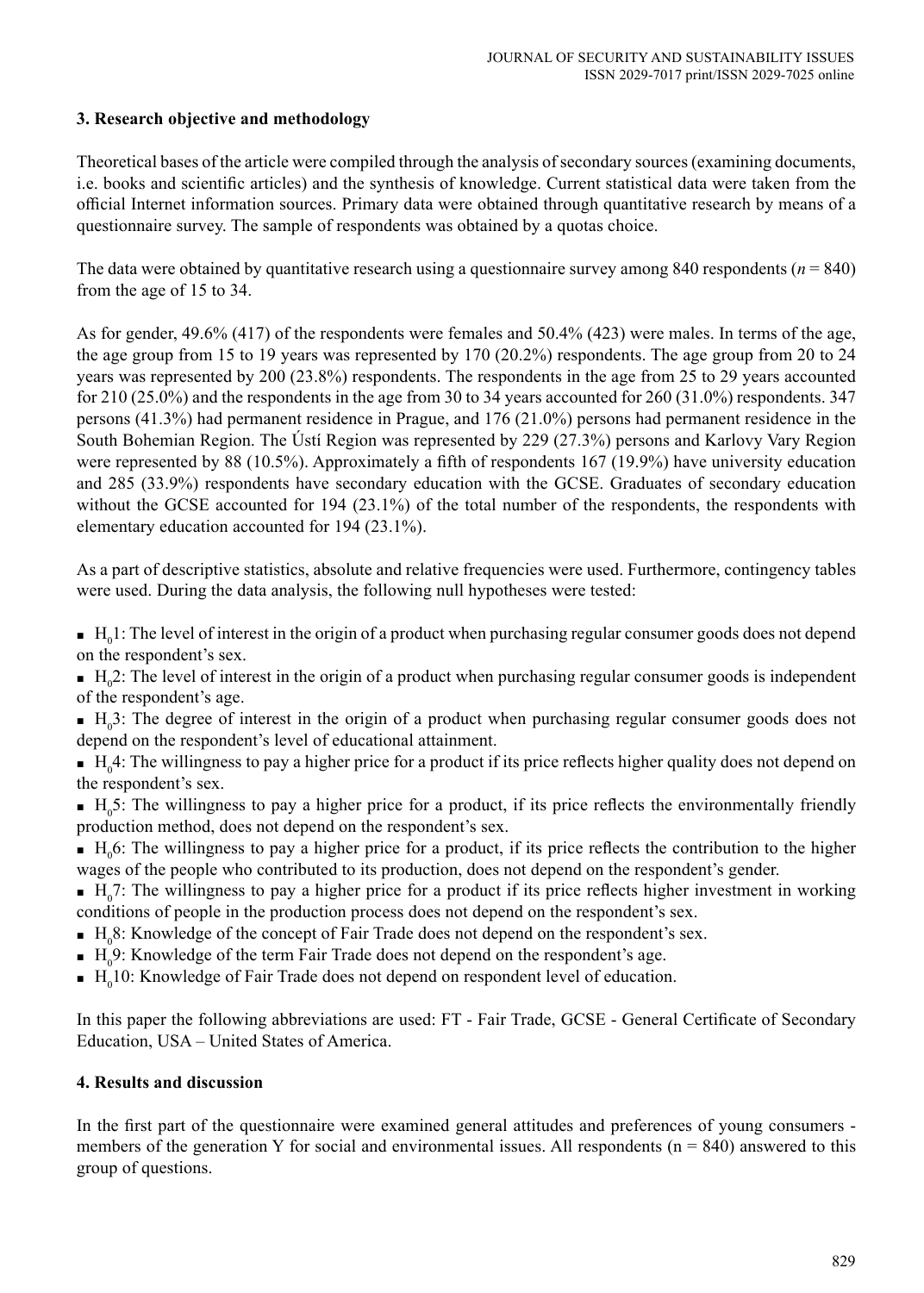## *Interest in the origin of products for regular consumer goods*

Participants were asked about level of their interested in origin of products for regular consumer goods. The respondents' answers are in the following table (Table 2.).

| Answer                | Total    |           | Women    |          | Men      |          |
|-----------------------|----------|-----------|----------|----------|----------|----------|
|                       | Absolute | Relative  | Absolute | Relative | Absolute | Relative |
| Very interested       | 84       | $10.0\%$  | 51       | 12.2%    | 33       | 7.8%     |
| Moderately interested | 339      | $40.4\%$  | 191      | 45.8%    | 148      | 35.0%    |
| Slightly interested   | 250      | 29.8%     | 120      | 28.8%    | 130      | 30.7%    |
| Not at all interested | 140      | 16.7%     | 48       | 11.5%    | 92       | 21.7%    |
| Don't know            | 27       | $3.2\%$   |          | 1.7%     | 20       | 4.7      |
| Total                 | 840      | $100.0\%$ | 417      | 100.0%   | 423      | 100.0%   |

**Table 2.** The level of interest of respondents in the origin of products when purchasing regular consumer goods

*Source:* Own research. 2017

The results show (Figure 3) that approximately half of the participants (50.4%, 423) responded positively, of which 10.0% (84) of the respondents declared a high interest and 40.4% (339) indicated the answer "moderately interested". Women were clearly more interested in the origin of the product. Less than a third (29.8%, 250) of respondends were slightly interested. 16.7% (140) of the respondents not at all interested.

More than half of the men did not show interest in the origin of the purchased goods (52.4%, 222), while women took this position by approximately 40% (168). Only 3.2% (27) of the respondents had neutral opinion. Null hypotheses about independence not only on sex but also on other independent variables that were determined for this question were tested.

**H<sub>0</sub>1:** The level of interest in the origin of a product when purchasing regular consumer goods does not depend on the respondent's sex.

| Sex/<br>Answer              | Very interested | Moderately<br>interested | Slightly interested | Not at all<br>interested | Don't know | Total  |
|-----------------------------|-----------------|--------------------------|---------------------|--------------------------|------------|--------|
| Woman                       | 51              | 191                      | 120                 | 48                       | $\tau$     | 417    |
| Man                         | 33              | 148                      | 130                 | 92                       | 20         | 423    |
| Total                       | 84              | 339                      | 250                 | 140                      | 27         | 840    |
| Relative frequencies by sex |                 |                          |                     |                          |            |        |
| Woman                       | $12.2\%$        | 45.8%                    | 28.8%               | 11.5%                    | $1.7\%$    | 100.0% |
| Man                         | 7.8%            | 35.0%                    | 30.7%               | 21.7%                    | 4.7%       | 100.0% |
| Total                       | 10.0%           | 40.4%                    | 29.8%               | 16.7%                    | $3.2\%$    | 100.0% |
|                             |                 |                          | Adjusted residues   |                          |            |        |
| Woman                       | 2.14            | 3.19                     | $-0.62$             | $-3.98$                  | $-2.51$    |        |
| Man                         | $-2.14$         | $-3.19$                  | 0.62                | 3.98                     | 2.51       |        |

**Table 3.** The level of interest in the origin of products when purchasing ordinary consumer goods in relation to the respondent's sex

*Source:* Own research, 2017

The results (Table 3.) show that the  $\chi$ 2 value (29.76) is higher than the critical value (9.49) at 0.05 significance level. The null hypothesis can be rejected. The interest in the origin of products when purchasing is related to the respondent's gender. The dependence, measured by Cramér's  $V$ , is weak  $(V = 0.19)$ . Statistically significant differences between theoretical and actual observed frequencies were found using the adjusted residue method. At the significance level 0,001 residuals between the empirical and theoretical frequency expresses that statistically significantly are men less interested in origin of purchased goods.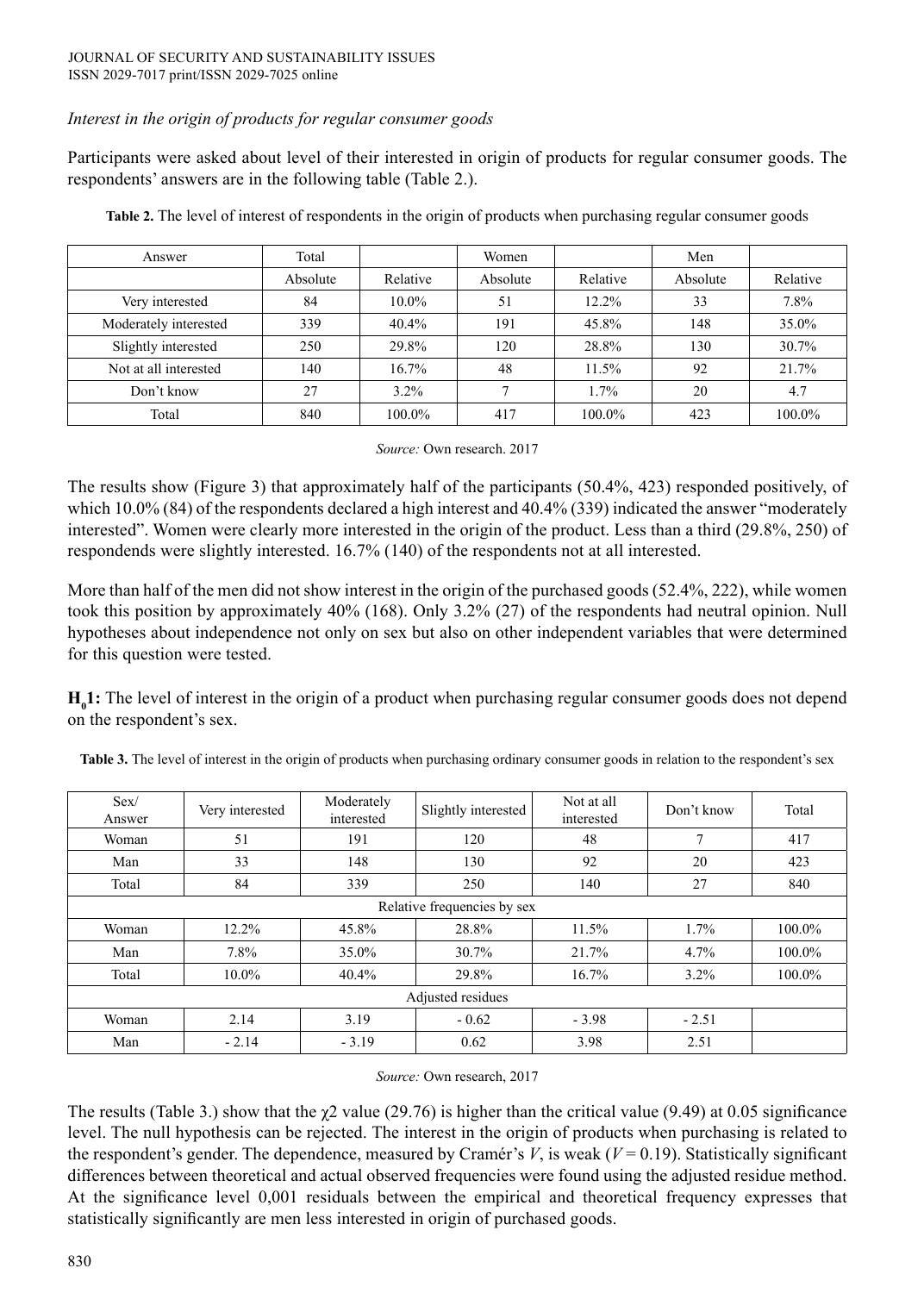**H<sub>0</sub>2:** The level of interest in the origin of a product when purchasing regular consumer goods is independent of the respondent's age.

| Age/<br>Answer | Very interested | Moderately<br>interested | Slightly interested                          | Not at all<br>interested | Don't know | Total  |
|----------------|-----------------|--------------------------|----------------------------------------------|--------------------------|------------|--------|
| 15 - 19 old    | 15              | 68                       | 55                                           | 27                       | 5          | 170    |
| $20 - 24$ old  | 16              | 75                       | 63                                           | 38                       | 8          | 200    |
| $25 - 29$ old  | 19              | 89                       | 64                                           | 33                       | 5          | 210    |
| $30 - 34$ old  | 34              | 107                      | 68                                           | 42                       | 9          | 260    |
| Total          | 84              | 339                      | 250                                          | 140                      | 27         | 840    |
|                |                 |                          | Relative frequencies within the age category |                          |            |        |
| $15 - 19$ old  | 8.8%            | 40.0%                    | 32.4%                                        | 15.9%                    | 2.9%       | 100.0% |
| $20 - 24$ old  | $8.0\%$         | 37.5%                    | 31.5%                                        | 19.0%                    | $4.0\%$    | 100.0% |
| $25 - 29$ old  | $9.0\%$         | 42.4%                    | 30.5%                                        | 15.7%                    | 2.4%       | 100.0% |
| $30 - 34$ old  | 13.1%           | 41.2%                    | $26.2\%$                                     | 16.2%                    | 3.5%       | 100.0% |
| Total          | $10.0\%$        | 40.4%                    | 29.8%                                        | 16.7%                    | $3.2\%$    | 100.0% |

**Table 4.** The rate of interest of respondents in the origin of products when purchasing regular consumer goods in relation to the respondent age category

*Source:* Own research, 2017

Null hypothesis cannot be rejected. From result of  $\chi$ 2 test there is no statistical dependence between age of respondents and their interest in origin of goods. Respondents are in different categories of age. With increasing age it is possible to see increased interest in quality of purchaised goods but results are not statistically significant.

**H<sub>0</sub>3:** The degree of interest in the origin of a product when purchasing regular consumer goods does not depend on the respondent's level of educational attainment.

| <b>Table 5.</b> The level of interest of respondents in the origin of products when purchasing regular |
|--------------------------------------------------------------------------------------------------------|
| consumer goods in relation to the respondent's educational attainment                                  |

| educational attainment/<br>Answer                  | Very interested | Moderately<br>interested | Slightly<br>interested | Not at all<br>interested | Don't know     | Total  |
|----------------------------------------------------|-----------------|--------------------------|------------------------|--------------------------|----------------|--------|
| Basic                                              | 14              | 71                       | 58                     | 47                       | $\overline{4}$ | 194    |
| Secondary without the GCSE                         | 11              | 71                       | 62                     | 39                       | 11             | 194    |
| Secondary with the GCSE                            | 29              | 119                      | 83                     | 43                       | 11             | 285    |
| University                                         | 30              | 78                       | 47                     | 11                       | -1             | 167    |
| Total                                              | 84              | 339                      | 250                    | 140                      | 27             | 840    |
| Relative frequencies within educational attainment |                 |                          |                        |                          |                |        |
| Basic                                              | 7.2%            | 36.6%                    | 29.9%                  | 24.2%                    | 2.1%           | 100.0% |
| Secondary without the GCSE                         | 5.7%            | 36.6%                    | 32.0%                  | 20.1%                    | 5.7%           | 100.0% |
| Secondary with the GCSE                            | 10.2%           | 41.8%                    | 29.1%                  | 15.1%                    | $3.9\%$        | 100.0% |
| University                                         | 18.0%           | 46.7%                    | 28.1%                  | $6.6\%$                  | $0.6\%$        | 100.0% |
| Total                                              | 10.0%           | 40.4%                    | 29.8%                  | 16.7%                    | $3.2\%$        | 100.0% |
|                                                    |                 | Adjusted residues        |                        |                          |                |        |
| Basic                                              | $-1.47$         | $-1.22$                  | 0.05                   | 3.22                     | $-1.04$        |        |
| Secondary without the GCSE                         | $-2.29$         | $-1.22$                  | 0.76                   | 1.46                     | 2.21           |        |
| Secondary with the GCSE                            | 0.12            | 0.59                     | $-0.29$                | $-0.88$                  | 0.76           |        |
| University                                         | 3.83            | 1.87                     | $-0.51$                | $-3.90$                  | $-2.14$        |        |

*Source:* Own research. 2017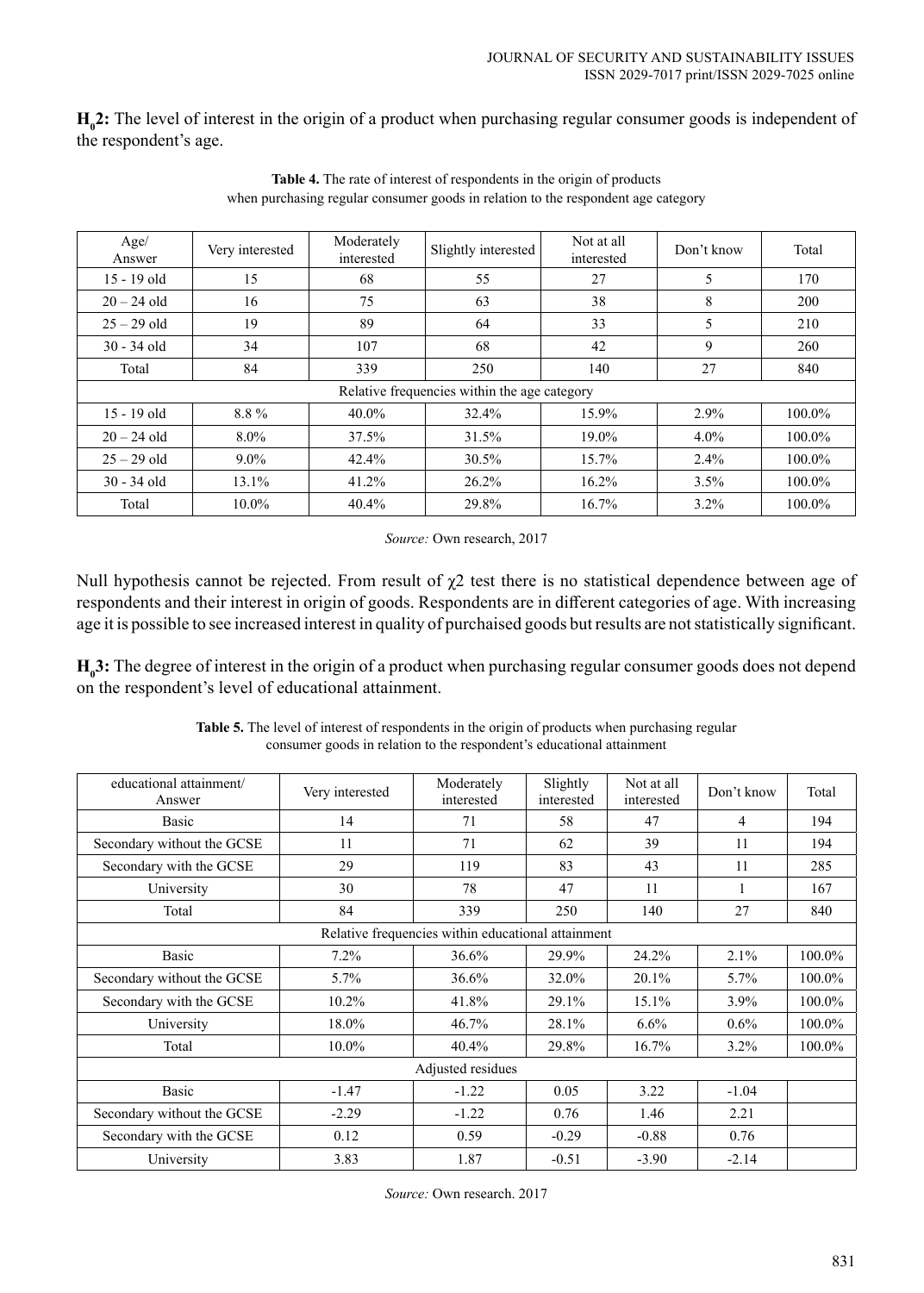The  $\chi$ 2 statistic value (46,41) is higher than the critical  $\chi$ 2 value (21,03) of 12 degrees of freedom at 0.05 significance level. The null hypothesis can be rejected. The level of interest of respondents in the origin of products depends on the level of educational. However, the dependence measured by Cramér's *V* is weak  $(V = 0.14)$ . The adjusted residue analysis shows that a statistically significant difference from the theoretical frequencies (level of significance of 0.001) shows mainly in preferences of university students who declare a high interest in the origin of products in their answers. 18% of university graduates are very interested in origin of goods in comparation with average of whole sample (10 %). Only 6.6% of university-educated respondents declared Not at all interested compared to 16.6% of the whole sample. On the other hand, respondents with basic education answered not at all interested in 25 % of cases.

## *Willingness to pay more for a product if the price reflects selected aspects*

Attitude of the young generation to the general principles of Fair Trade was examined. Most consumers are quite sensitive to the price of their purchases. Respondents were asked if they would be willing to pay a higher price for the product if it reflected specific aspects.

Of the total number of respondents ( $n = 840$ ), almost 80% (79.5%. 668) would accept a higher price if this would reflect a higher product quality. Another positively accepted reason for the higher product price was the environmentally friendly way of its production (60.6% .509). The above-mentioned answers show the interest of the generation Y in quality production and environmental issues.

The second group of questions reflects respondents' reflection on social issues. Less than 45% of respondents said they would be willing to pay a higher price if it reflected higher investment in people's working conditions (43.5%, 365) and 38.0% (319) of people would accept a higher price in the case of a contribution to the higher wages of people who contributed to the product with their work.

Given the visible differences in the attitudes of men and women, null hypotheses for individual variants of possible responses in relation to the gender of respondents, which are summarized in the following table, were determined and tested (Table 6.).

| <b>Table 6.</b> Summary values of contingency tables - Willingness of the respondent to pay a higher price |
|------------------------------------------------------------------------------------------------------------|
| for a product if it reflects selected aspects related to the sex of the respondents                        |

| <b>Hypothesis</b>                                                                                                                                                                                                          | degree of<br>freedom | <b>Statistics</b><br>$\chi^2$ | Critical<br>value | Cramér's |
|----------------------------------------------------------------------------------------------------------------------------------------------------------------------------------------------------------------------------|----------------------|-------------------------------|-------------------|----------|
| H <sub>0</sub> 4: The willingness to pay a higher price for a product if its price reflects higher quality<br>does not depend on the respondent's sex.                                                                     |                      | 10.99                         | 5.99              | 0.11     |
| $H05$ : Willingness to pay a higher price for a product, if its price reflects the<br>environmentally friendly production method, does not depend on the respondent's sex.                                                 |                      | 38.16                         | 5.99              | 0.21     |
| $H06$ : The willingness to pay a higher price for a product, if its price reflects<br>the contribution to the higher wages of the people who contributed to its production, does<br>not depend on the respondent's gender. |                      | 18.81                         | 5.99              | 0.15     |
| $H_0$ 7: The willingness to pay a higher price for a product if its price reflects higher<br>investment in working conditions of people in the production process does not depend on<br>the respondent's sex.              |                      | 18.95                         | 5.99              | 0.15     |

#### *Source:* Own research, 2017

All null hypotheses were rejected. The degree of contingency was measured by Cramér´s *V*.

# *Knowledge of fair trade*

The selected answers showed that from total number of respondents  $(n = 840)$ , more than half (54%, 454) persons) had never encountered the term, partial knowledge of the term (answer "yes, I've heard about it, but I don't know exactly 22.9% (192 persons) declared it. Approximately the same number of respondents believed that Fair Trade was known (23.1%, 194 persons).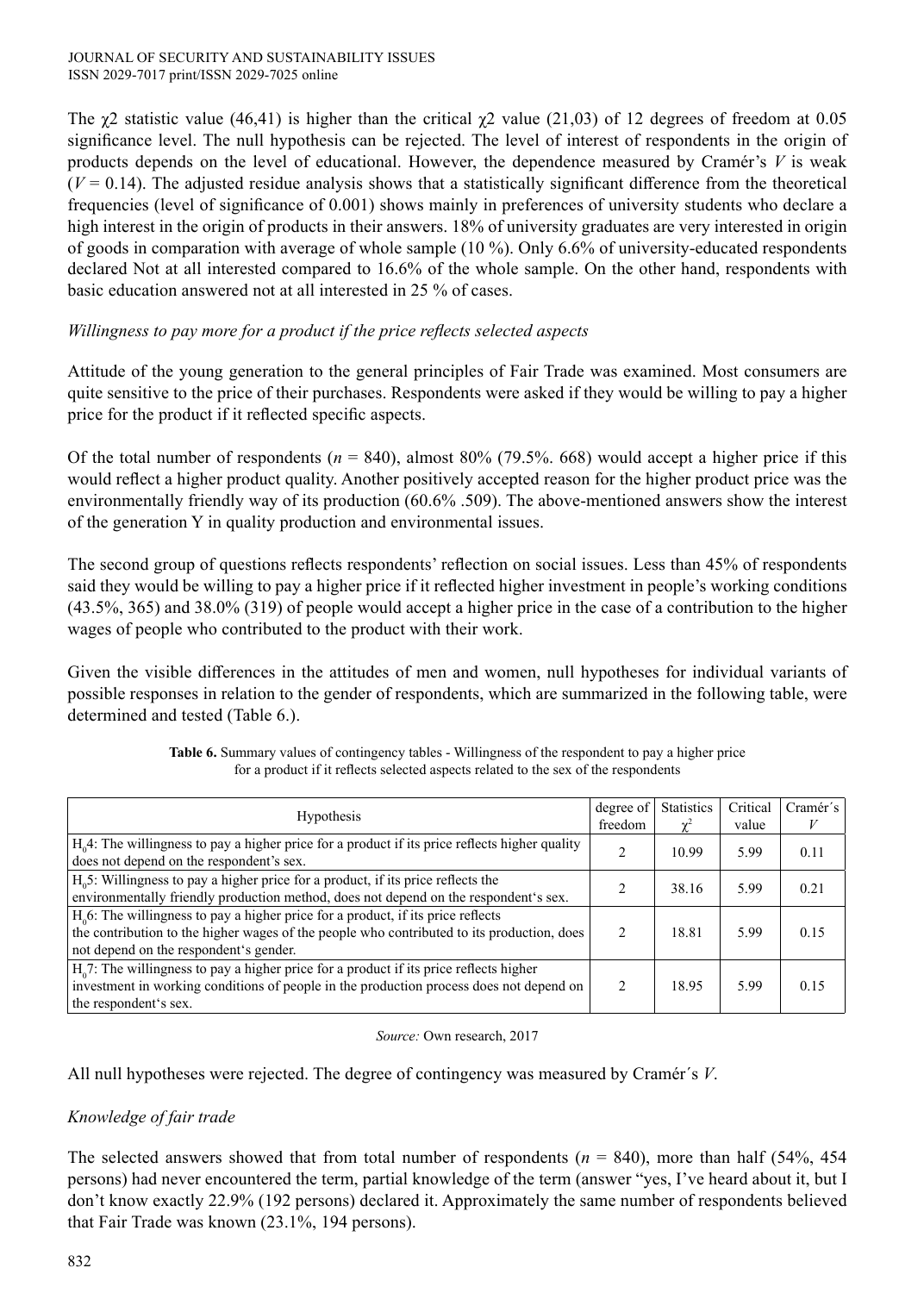Null hypotheses have been established and then tested to verify relationships between socio-demographic characteristics and fair trade knowledge.

**H<sub>0</sub>8:** Knowledge of the concept of Fair Trade does not depend on the respondent's sex.

| Sex/<br>Answer                  | Yes, I am familiar with<br>Fair Trade | Yes, I've heard about it, but I<br>don't know exactly what it is | No, I've never heard<br>about Fair Trade | Celkem |
|---------------------------------|---------------------------------------|------------------------------------------------------------------|------------------------------------------|--------|
| Woman                           | 116                                   | 104                                                              | 197                                      | 417    |
| Man                             | 78                                    | 88                                                               | 257                                      | 423    |
| Total                           | 194                                   | 192                                                              | 454                                      | 840    |
| Relative frequencies within sex |                                       |                                                                  |                                          |        |
| Woman                           | 27,8 %                                | 24,9%                                                            | $47.2\%$                                 | 100,0% |
| Man                             | 18,4 %                                | 20,8%                                                            | 60,8%                                    | 100,0% |
| Total                           | 23.1%                                 | 22.9 %                                                           | 54,0 %                                   | 100,0% |
| Adjust residuals                |                                       |                                                                  |                                          |        |
| Woman                           | 3,22                                  | 1,43                                                             | $-3,93$                                  |        |
| Man                             | $-3,22$                               | $-1,43$                                                          | 3,93                                     |        |

**Table 7.** Knowledge of Fair Trade in relation to respondent's sex

*Source:* Own research, 2017

The  $\chi$ 2 value is higher than the critical value of 2 degrees of freedom at significance level 0.05. The null hypothesis can be rejected. Knowledge of Fair Trade depends on the sex of the respondent. The dependence measured by Cramér's *V* is weak ( $V = 0.14$ ). Significant differences were found by adjusted residue method. Better knowledge was declared by women in the "yes" response (27.8% vs. 18.4% of men), while men in the "no" response (47.2% women, 60.8% men). Around a quarter of the respondents, without a statistically significant for gender difference, at least heard the term, even though they did not know exactly content. Another monitored variable was age category.

**H0 9:** Knowledge of the term Fair Trade does not depend on the respondent's age.

| Age/<br>Answe | Yes, I am familiar with<br>Fair Trade | Yes, I've heard about it,<br>but I don't know exactly<br>what it is | No, I've never heard<br>about Fair Trade | Total     |
|---------------|---------------------------------------|---------------------------------------------------------------------|------------------------------------------|-----------|
| 15 - 19 old   | 17                                    | 35                                                                  | 118                                      | 170       |
| $20 - 24$ old | 54                                    | 46                                                                  | 100                                      | 200       |
| $25 - 29$ old | 62                                    | 54                                                                  | 94                                       | 210       |
| $30 - 34$ let | 61                                    | 57                                                                  | 142                                      | 260       |
| Total         | 194                                   | 192                                                                 | 454                                      | 840       |
|               |                                       | Relative frequencies within age                                     |                                          |           |
| 15 - 19 let   | $10.0\%$                              | 20,6 %                                                              | 69,4 %                                   | $100.0\%$ |
| $20 - 24$ let | 27,0 %                                | 23,0 %                                                              | 50,0%                                    | $100.0\%$ |
| $25 - 29$ let | 29,5 %                                | $25.7\%$                                                            | 44,8%                                    | $100.0\%$ |
| $30 - 34$ let | 23,5 %                                | 21,9%                                                               | 54,6 %                                   | 100,0%    |
| Celkem        | 23,1%                                 | 22,9%                                                               | 54,0%                                    | 100,0%    |

**Table 8.** Knowledge of Fair Trade in relation to respondent age

*Source:* Own research, 2017

The  $\chi$ 2 statistic is below the critical value at 0.05 significance level. Null hypothesis cannot be rejected. The dependence of the knowledge of Fair Trade on the age of respondents has not been proven. It should be mentioned that the younger generation aged 15-34 was the subject of research, which is largely homogenised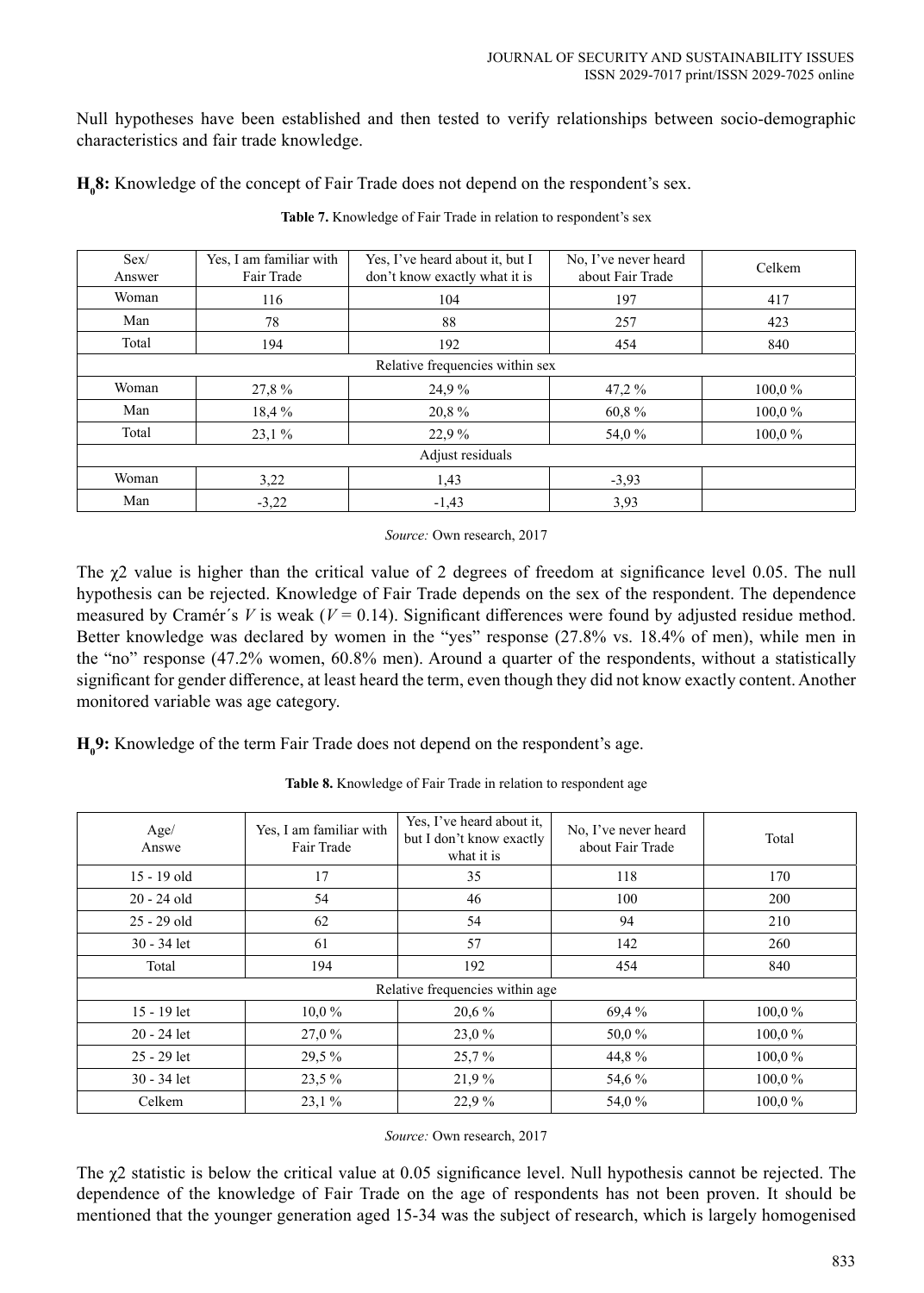by using of new communication technologies.

The results of many similar researches (eg Taylor and Boasson, 2014) indicate a strong link between Fair Trade knowledge and educational attainment. The same conclusions can be accepted on the basis of this research (see Table 9).

**H<sub>0</sub>10:** Knowledge of Fair Trade does not depend on respondent level of education.

| Educational attainment /<br>Answer | Yes, I am familiar<br>with Fair Trade | Yes, I've heard about it, but I<br>don't know exactly what it is | No, I've never heard<br>about Fair Trade | Total  |
|------------------------------------|---------------------------------------|------------------------------------------------------------------|------------------------------------------|--------|
| Basic                              | 14                                    | 37                                                               | 143                                      | 194    |
| Secondary without the GCSE         | 16                                    | 38                                                               | 140                                      | 194    |
| Secondary with the GCSE            | 77                                    | 72                                                               | 136                                      | 285    |
| University                         | 87                                    | 45                                                               | 35                                       | 167    |
| Total                              | 194                                   | 192                                                              | 454                                      | 840    |
|                                    |                                       | Relative frequencies within education levels                     |                                          |        |
| Basic                              | 7.2 %                                 | 19.1 %                                                           | 73.7 %                                   | 100.0% |
| Secondary without the GCSE         | 8.2%                                  | 19.6 %                                                           | 72.2 %                                   | 100.0% |
| Secondary with the GCSE            | 27.0 %                                | 25.3 %                                                           | 47.7 %                                   | 100.0% |
| University                         | 52.1 %                                | 26.9%                                                            | 21.0%                                    | 100.0% |
| Total                              | 23.1 %                                | 22.9%                                                            | 54.0 %                                   | 100.0% |
|                                    |                                       | Adjusted residues                                                |                                          |        |
| Basic                              | $-5.98$                               | $-1.43$                                                          | 6.27                                     |        |
| Secondary without the GCSE         | $-5.60$                               | $-1.24$                                                          | 5.77                                     |        |
| Secondary with the GCSE            | 1.93                                  | 1.19                                                             | $-2.64$                                  |        |
| University                         | 9.93                                  | 1.41                                                             | $-9.59$                                  |        |

**Table 9.** Knowledge of Fair Trade in relation to the respondent's education

*Source:* Own research. 2017

The  $\chi$ 2 value is higher than critical value at 0.05 significance level. The null hypothesis can be rejected. Knowledge of Fair Trade depends on respondent's education. The dependence measured by Cramer V is strong  $(V = 0.32)$ . Significant differences were found by the adjusted residue method. In particular, there was a strong dependence between university education and the answer 'yes' and basic education or education without GCSE and the answer 'no'. While 52.1% knew about the term, and 26.9% of university students heard about Fair Trade. Only 7.2% and 19.1% respondents with basic education know and hear about Fair Trade. 8,2 % respondents with secondary education with the GCSE know about Fair Trade and 19.6% respondets heard about that term, respectively. More than three quarters of respondents with basic education or without GCSE have never hear term Fair Trade. Subsequently, the relationship between respondents' interest in the origin of the product and its knowledge of Fair Trade was investigated.

**Table 10.** The link between the respondent's interest in the origin of purchased goods and his knowledge of fair trade

| Interest in the origin of purchased goods /<br>Knowledge of Fair Trade | Yes, I am familiar<br>with Fair Trade | Yes, I've heard about<br>it, but I don't know<br>exactly what it is | No, I've never<br>heard about Fair<br>Trade | Total |
|------------------------------------------------------------------------|---------------------------------------|---------------------------------------------------------------------|---------------------------------------------|-------|
| Very interested                                                        | 35                                    | 16                                                                  | 33                                          | 84    |
| Moderately interested                                                  | 98                                    | 94                                                                  | 147                                         | 339   |
| Slightly interested                                                    | 50                                    | 53                                                                  | 147                                         | 250   |
| Not at all interested                                                  | 10                                    | 22                                                                  | 108                                         | 140   |
| Don't know                                                             |                                       |                                                                     | 19                                          | 27    |
| Total                                                                  | 194                                   | 192                                                                 | 454                                         | 840   |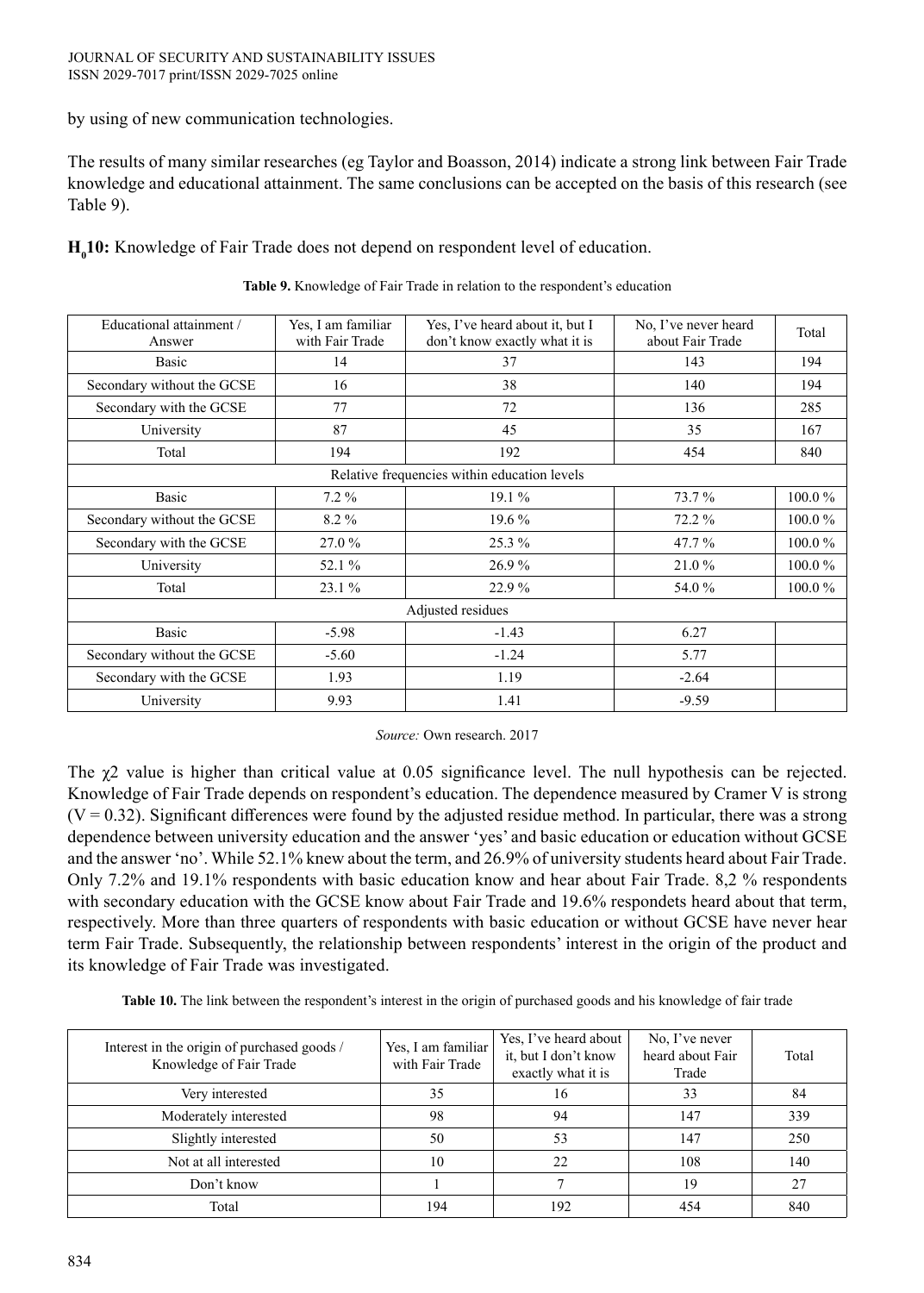JOURNAL OF SECURITY AND SUSTAINABILITY ISSUES ISSN 2029-7017 print/ISSN 2029-7025 online

| The relative frequency of Fair Trade knowledge in the same answers to the question of interest in product origin |         |         |         |        |
|------------------------------------------------------------------------------------------------------------------|---------|---------|---------|--------|
| Very interested                                                                                                  | 41.7%   | 19.0%   | 39.3%   | 100.0% |
| Moderately interested                                                                                            | 28.9%   | 27.7%   | 43.4%   | 100.0% |
| Slightly interested                                                                                              | 20.0%   | 21.2%   | 58.8%   | 100.0% |
| Not at all interested                                                                                            | $7.1\%$ | 15.7%   | 77.1%   | 100.0% |
| Don't know                                                                                                       | $3.7\%$ | 25.9%   | 70.4%   | 100.0% |
| Total                                                                                                            | 23.1%   | 22.9%   | 54.0%   | 100.0% |
| Adjusted residues                                                                                                |         |         |         |        |
| Very interested                                                                                                  | 4.26    | $-0.88$ | $-2.86$ |        |
| Moderately interested                                                                                            | 3.29    | 2.77    | $-5.11$ |        |
| Slightly interested                                                                                              | $-1.39$ | $-0.74$ | 1.80    |        |
| Not at all interested                                                                                            | $-4.91$ | $-2.20$ | 6.01    |        |
| Don't know                                                                                                       | $-2.43$ | 0.39    | 1.73    |        |

#### *Source:* Own research

The  $\chi$ 2 statistic value is higher than the critical value at 0.05 significance level. The null hypothesis can be rejected. The knowledge of Fair Trade depends on how the respondent is interested in food quality. The dependency strength measured by Cramér's *V* is medium ( $V = 0.21$ ). Significant differences were found by the adjusted residue method. It has been shown that those who are very interested in the origin of goods know Fair Trade ( $\alpha = 0.001$ ). Those who are not interested in the origin of goods dont't know the term Tair Trade  $(\alpha = 0.001)$ 

Yamoah (2014) states that it is necessary to examine the motivation of an ethical consumer to buy production in a wider context. On the basis of consumer research, he states that the purchase is stimulated not only by social but also by personal interest. The results of the questionnaire survey, from the willingness to pay a higher price for the product, indicate a high acceptance rate of respondents. Yadav (2016) considers interest in the environment as an expression of altruism. Bissinger & Leufkens (2017) state that "effective purchases indicate that buyers of organic products are primarily motivated by sustainability considerations, then by health and ultimately expected quality improvement". Furthermore, Bissinger & Leufkens (2017) point out the importance of ethical labels for food in terms of consumer preferences.

Pedregal & Ozcaglar-Toulouse (2011), based on their research, state that university graduates, city dwellers, and higher income groups are the most involved in buying Fair Trade products. Taylor & Boasson (2014) note that people with a liberal political opinion, women and younger people who have reached a higher level of education are willing to accept a higher product price. Manchiraju & Sadachar (2014) also hold this view. Women have a greater degree of altruism, and the strongest dependence has been found between Fair Trade knowledge and educational attainment. The expansion of the fair trade concept is influenced by the adoption of this business concept, mostly by civil society. Consumer, NGO and media activities are positive in this respect (Karjalainen and Moxham, 2013; Čábelková et al. 2015a).

### **5. Conslusions**

The business concept of Fair Trade is a trading method its aim is to promote the opportunity of producers from third-world countries to obtain a fair proportion of the profit and sources for decent life.

The contribution of this paper is the presentation of current resulsts in the field of young consumer´s awareness of business concept Fairt Trade and its environmental and social aspects. In the competitive environment, the Fair Trade is very important for organisations, consumers and the whole society.

The first question was examined social and environmental issues. The results show that 50% of the participants responded positively. Women were clearly more interested in the origin of the product. Less than a 30% of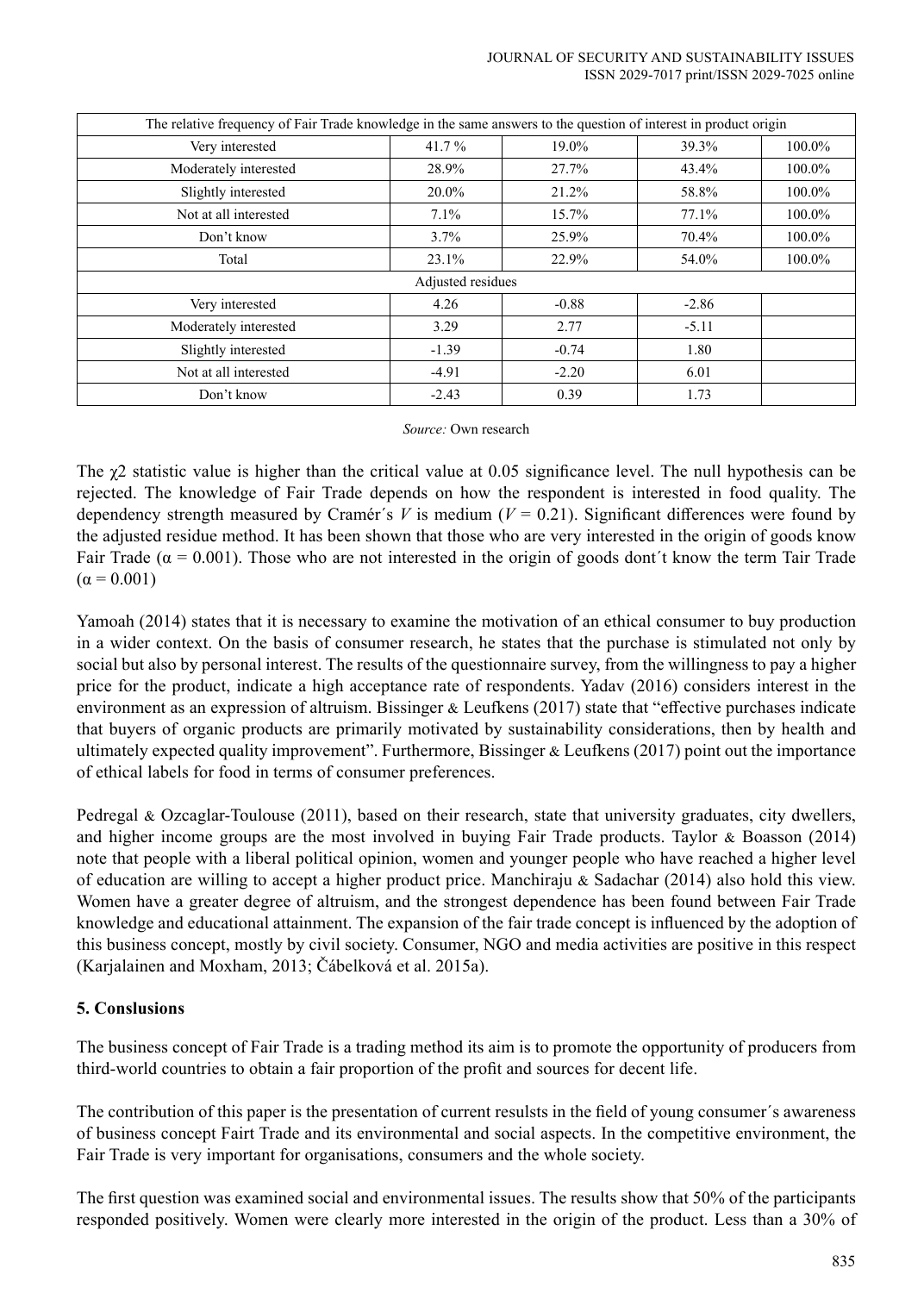respondends were slightly interested. 17% of the respondents not at all interested. Only 3% of the respondents had neutral opinion. Of the total number of respondents, almost 80% would accept a higher price if this would reflect a higher product quality. Another positively accepted reason for the higher product price was the environmentally friendly way of its production (61%). The above-mentioned answers show the interest of the generation Y in quality production and environmental issues. Less than 45% of respondents said they would be willing to pay a higher price if it reflected higher investment in people's working conditions (44%) and (38%) of people would accept a higher price in the case of a contribution to the higher wages of people who contributed to the product with their work. The results of the primary survey showed, that 46% of young respondents have a knowledge of business concept Fair Trade. Knowledge of Fair Trade depends on respondent's education (dependence is strong).

The theoretical contribution of this paper consists in highlighting the issue Fair Trade in relation to sustainable, environmental and social aspects, while the practical contribution is to present the results of research. The limiting factor of this paper may be the fact that the survey was conducted only among young people in the Czech Republic. A possible direction for future research is the implementation of a questionnaire survey within the other aged group of people and comparison the results.

### **References**

Abrham, J., Strielkowski, W., Vošta, M., Šlajs, J. (2015). Factors that influence the competitiveness of Czech rural small and medium enterprises. *Agricultural Economics-Zemedelska Ekonomika*, 61(10), 450-460. https://doi.org/10.17221/63/2015-AGRICECON

Agheorghiesei Corodeanu, D.-T. (2015). Consumer's Protection from the Generation Y's Perspective. A Research Based on Scenarios. *Procedia Economics and Finance,* 20, 8-18. https://doi.org/10.1016/S2212-5671(15)00041-6

Akaichi, F., de Grauw, S., Darmon, P., & Revoredo-Giha, C. (2016). Does Fair Trade Compete with Carbon Footprint and Organic Attributes in the Eyes of Consumers? Results from a Pilot Study in Scotland, The Netherlands and France. *Journal of Agricultural and Environmental Ethics*, 29(6), 969-984. https://doi.org/10.1007/s10806-016-9642-7

Alvarado, J. (2009). Fair Trade in Mexico and Abroad: An Alternative to the Walmartopia?. *Journal of Business Ethics*, 88(S2), 301-317. https://doi.org/10.1007/s10551-009-0287-6

Androniceanu, A. (2017). The three-dimensional approach of Total Quality Management, an essential strategic option for business excellence, *Amfiteatru Economic*, 19(44), 61-78.

Ballet, J., & Carimentrand, A. (2010). Fair Trade and the Depersonalization of Ethics. *Journal of Business Ethics*, 92(S2), 317-330. https://doi.org/10.1007/s10551-010-0576-0

Becchetti, L., & Huybrechts, B. (2008). The Dynamics of Fair Trade as a Mixed-form Market [Online]. *Journal of Business Ethics*, 81(4), 733-750. https://doi.org/10.1007/s10551-007-9544-8

Bencsik, A., Horváth-Csikós, G., & Juhász, T. (2016). Y and Z Generations at Workplaces. *Journal of Competitiveness*, 8(3),90-106. https://doi.org/10.7441/joc.2016.03.06

Bergès, F. & Monier-Dilhan, S. (2019) "Do consumers buy organic food for sustainability or selfish reasons?". TSE Working Paper. n. 13-372. Available at: https://www.tse-fr.eu/publications/do-consumers-buy-organic-food-sustainability-or-selfish-reasons Accessed 06 May 2019

Bergès, F. & Monier-Dilhan, S. (2019) "Do consumers buy organic food for sustainability or selfish reasons?". TSE Working Paper. n. 13-372. Available at: https://www.tse-fr.eu/publications/do-consumers-buy-organic-food-sustainability-or-selfish-reasons Accessed 09 May 2019

Bernardi, A. (2019). The capability approach and organizational climate as tools to study occupational health and safety. *Insights into Regional Development,* 1(2), 155-169. https://doi.org/10.9770/ird.2019.1.2(6)

Bissinger, K. & Leufkens, D. (2017). Ethical food labels in consumer preferences. *British Food Journal*, 119 (8), 1801-1814. https://doi. org/10.1108/BFJ-10-2016-0515

Bolton, R. N., Parasuraman, A., Hoefnagels, A., Migchels, N., Kabadayi, S., Gruber, T., et al. (2013). Understanding Generation Y and their use of social media: a review and research agenda. *Journal of Service Management*, 24 (3), 245-267. https://doi. org/10.1108/09564231311326987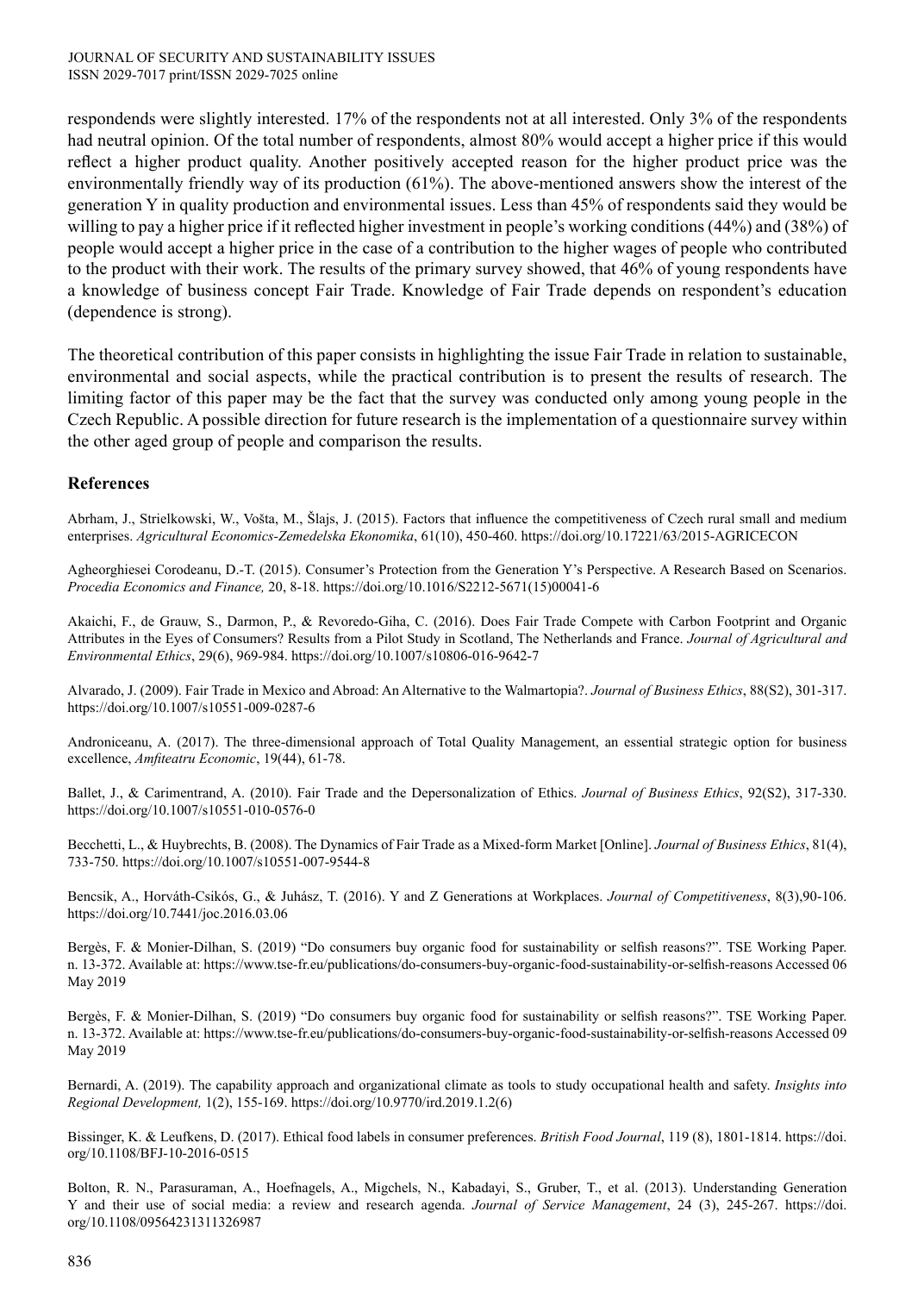Bombiak, E. (2019). Green human resource management – the latest trend or strategic necessity? *Entrepreneurship and Sustainability Issues,* 6(4), 1647-1662. http://doi.org/10.9770/jesi.2019.6.4(7)

Bredahl, L. (2004). Cue utilisation and quality perception with regard to branded beef. *Food Quality and Preference*, 15(1). 65-75. https:// doi.org/10.1016/S0950-3293(03)00024-7

Brosdahl, D. J. C., & Carpenter, J. M. (2011). Shopping orientations of US males: A generational cohort comparison. *Journal of Retailing and Consumer Services*, *18*(6), 548-554. https://doi.org/10.1016/j.jretconser.2011.07.005

Čábelková, I., Abrhám, J., Strielkowski, W. (2015b). Factors influencing job satisfaction in post-transition economies: the case of the Czech Republic. *International Journal of Occupational Safety and Ergonomics*, 21(4), 448-456. https://doi.org/10.1080/10803548.201 5.1073007

Čábelková, I., Strielkowski, W., & Mirvald, M. (2015a). Business influence on the mass media: a case study of 21 countries. *Transformations in Business and Economics*, 14(1), 65-75.

Castaldo, S., Perrini, F., Misani, N., & Tencati, A. (2009). The missing link between corporate social responsibility and consumer trust: The case of fair trade products. *Journal of Business Ethics*, 84(1), 1-15. https://doi.org/10.1007/s10551-008-9669-4

Cater, J. J., Collins, L. A., & Beal, B. D. (2015). Ethics, Faith, and Profit: Exploring the Motives of the U.S. Fair Trade Social Entrepreneurs. *Journal of Business Ethics*, 146 (1), https://doi.org/10.1007/s10551-015-2934-4

Chiabai, A., Platt, S., Strielkowski, W. (2014). Eliciting users' preferences for cultural heritage and tourism-related e-services: a tale of three European cities. *Tourism Economics*, 20(2), 263-277. https://doi.org/10.5367/te.2013.0290

Ciobanu, A, Androniceanu, A., Lazaroiu, G (2019). An integrated psycho-sociological perspective on public employees' motivation and performance. *Frontiers in Psychology*, 10:36. https://doi.org/10.3389/fpsyg.2019.00036

Coppola, A., Verneau, F., Caracciolo, F., & Panico, T. (2017). Personal values and pro-social behaviour. *British Food Journal*, 119 (9), 1969-1982. https://doi.org/10.1108/BFJ-10-2016-0474

Corsten, M. (2007). Čas generací: The Time of Generations. *Sociální studia,* 4(1-2), 45-65.

Crampton, S. M., & Hodge, J. W. (2011). Generation Y: Unchartered Territory. *Journal of Business and Economics Research*, 7(4), 1-6. https://doi.org/10.19030/jber.v7i4.2272

Dudin, M.N., Ivashchenko, N.P., Gurinovich, A.G., Tolmachev, O.M., Sonina, L.A. **(**2019). Environmental entrepreneurship: characteristics of organization and development. *Entrepreneurship and Sustainability Issues,* 6(4), 1861-1871. http://doi.org/10.9770/jesi.2019.6.4(22)

Goodman, M. K. (2004). Reading fair trade: political ecological imaginary and the moral economy of fair trade foods. *Political Geography*, 23(7), 891-915. https://doi.org/10.1016/j.polgeo.2004.05.013

Gould, N. J. (2003). Fair Trade and the consumer interest: a personal account. *International Journal of Consumer Studies*, 27(4), 341-345. https://doi.org/10.1046/j.1470-6431.2003.00324.x

Hammarstrom, G. (2004). *Changing Worlds and the Ageing Subject.: Dimensions in the Study of Ageing and Later Life*, 1<sup>st</sup> edn. Aldershot: Ashgate.

Havierniková, K., Kordoš, M. (2019). Selected risks perceived by SMEs related to sustainable entrepreneurship in case of engagement into cluster cooperation. *Entrepreneurship and Sustainability Issues,* 6(4), 1680-1693. http://doi.org/10.9770/jesi.2019.6.4(9)

Hauff, V. (1999). *Unsere gemeinsame Zukunft. Der Brundtland-Bericht der Weltkommission für Umwelt und Entwicklung,* 1st edn. Greven: Eggenkamp Verlag.

Howe, N., & Strauss, W. (2000). *Milleninials Riding: The Next Great Generation*. 1<sup>st</sup> edn. New York: Vintage books.

Hrabánková, M., & Boháčková, I. (2009). Conditions of sustainable development in the Czech Republic in compliance with the recommendation of the European Commission. *Agricultural Economics-Zemedelska Ekonomika*, 55(3), 156-160. https://doi. org/10.17221/587-AGRICECON

Hume, M. (2010). Compassion without action: Examining the young consumers consumption and attitude to sustainable consumption. *Journal of World Business,* 45(4), 385-394. https://doi.org/10.1016/j.jwb.2009.08.007

Janda, K., Rausser, G., & Strielkowski, W. (2013). Determinants of profitability of Polish rural micro-enterprises at the time of EU Accession. *Eastern European Countryside*, 19, 177-217. https://doi.org/10.2478/eec-2013-0009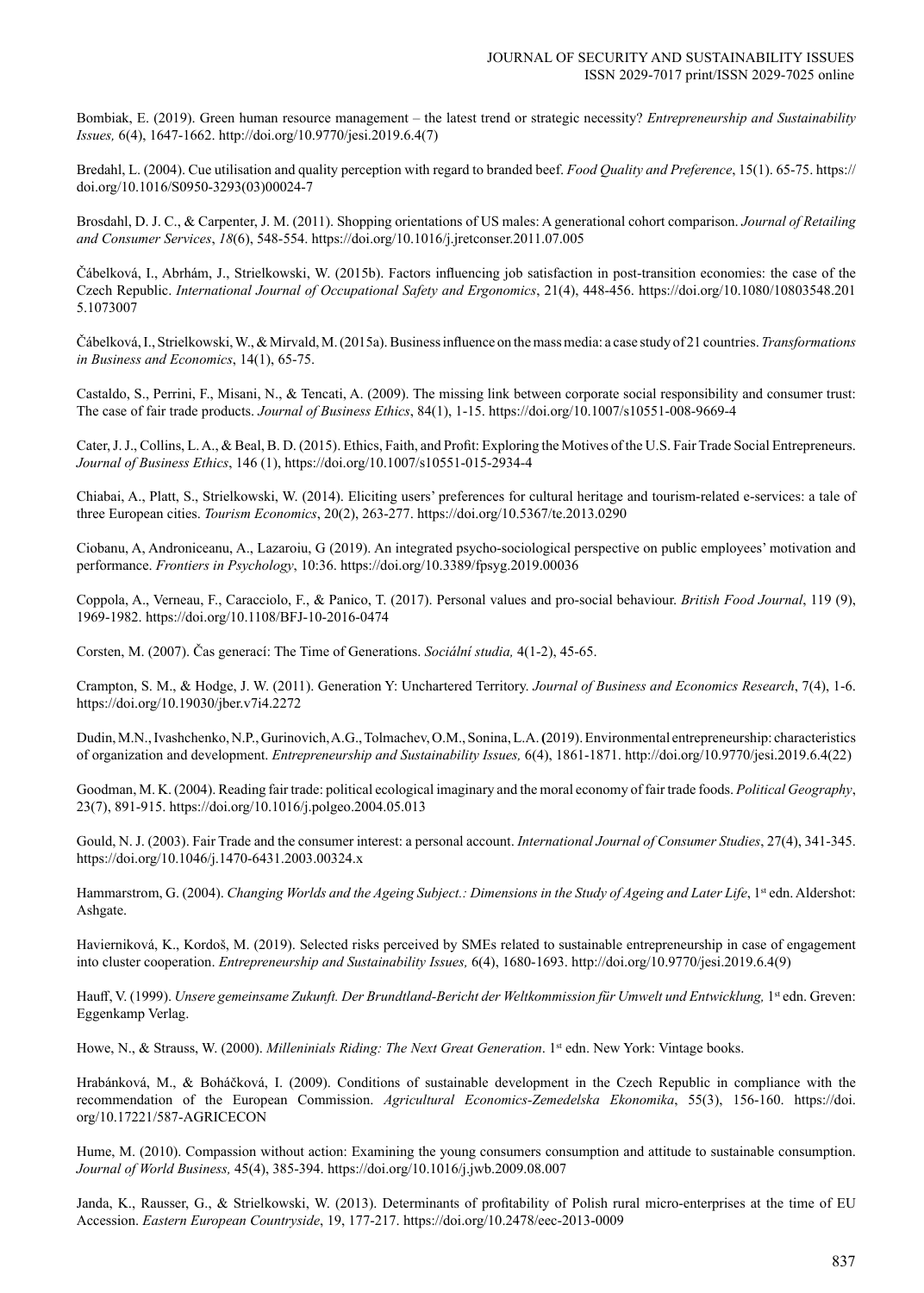#### JOURNAL OF SECURITY AND SUSTAINABILITY ISSUES ISSN 2029-7017 print/ISSN 2029-7025 online

Jang, Y. J., Kim, W. G., & Bonn, M. A. (2011). Generation Y consumers' selection attributes and behavioral intentions concerning green restaurants. *International Journal of Hospitality Management,* 30(4), 803-811. https://doi.org/10.1016/j.ijhm.2010.12.012

Jiroudková, A., Rovná, L.A., Strielkowski, W., Šlosarčík, I. (2015). EU Accession, Transition and Further Integration for the Countries of Central and Eastern Europe. *Economics and Sociology*, 8(2), 11-25. https://doi.org/10.14254/2071-789X.2015/8-2/1

Jisana, T. K. (2014). Consumer Behaviour Models: an Owerviev. *Sai Om Journal of Commerce & Management*, 1(4), 34-43.

Karjalainen, K., & Moxham, C. (2013). Focus on Fairtrade: Propositions for Integrating Fairtrade and Supply Chain Management Research. *Journal of Business Ethics* 116(2), 267-282. https://doi.org/10.1007/s10551-012-1469-1

Kim, D.H., & Jang, S.C. (2014) Motivational drivers for status consumption: A study of GenerationY consumers. *International Journal of Hospitality Management,* 38, 39-47. https://doi.org/10.1016/j.ijhm.2013.12.003

Klapilová Krbová, P. (2016). Generation Y Attitudes towards Shopping: A Comparison of the Czech Republic and Slovakia. *Journal of Competitiveness*, 18(1), 38-54. https://doi.org/10.7441/joc.2016.01.03

Kumar, A., & Lim, H. (2008). Age differences in mobile service perceptions: comparison of Generation Y and baby boomers. *Journal of Services Marketing*, 22(7), 568-577. https://doi.org/10.1108/08876040810909695

Lissitsa, S., & Kol, O. (2016). Generation X vs. Generation Y – A decade of online shopping. *Journal of Retailing and Consumer Services*, 31, 304-312. https://doi.org/10.1016/j.jretconser.2016.04.015

Manchiraju, S., & Sadachar, A. (2014). Personal values and ethical fashion consumption. *Journal of Fashion Marketing and Management: An International Journal,* 18(3), 357-374. https://doi.org/10.1108/JFMM-02-2013-0013

Manzano, N., Rivas, L., & Bonilla, G. (2012). Explanatory Models of Change of Consumer Behavior Applied to Social Marketing. *Ibusiness*, 4(3), 246-255. https://doi.org/10.4236/ib.2012.43031

Martin, C. A. (2005). From high maintenance to high productivity. *Industrial and Commercial Training*, 37(1), 39-44. https://doi. org/10.1108/00197850510699965

May, C. (2010). Generation als Argument: Konflikte um die Rentenversicherung in Deutschland, Großbritannien und den Niederlanden. Frankfurt am Main: Campus Verlag.

Mayorova, A.N., Panasenko, S.V., Nikishin, A.F., Ivanov, G.G., Mayorova, E.A. (2018). Analyzing regional differences in the condition and development of trade in Russia, *Entrepreneurship and Sustainability Issues,* 6(2), 927-938. http://doi.org/10.9770/jesi.2018.6.2(30)

McCrindle, M. 2009. *Understanding Generation Y.* 1<sup>st</sup> edn. North Parramatta: The Australian Leadership Foundation.

Panico, T., Del Giudice, T., Amato, M., Caracciolo, F., & Verneau, F. (2014). Evaluating Italian attitude and behaviour toward Fair Trade products. *Rivista Di Economia Agraria,* LXIX (2-3), 211-225.

Pedregal, V. D., & Ozcaglar-Toulouse, N. (2011). Why does not everybody purchase fair trade products? The question of the fairness of fair trade products' consumption for consumers. *International Journal of Consumer Studies,* 35(6), 655-660. https://doi.org/10.1111/ j.1470-6431.2010.00990.x

Pilcher, J. (1994). Mannheim's Sociology of Generations: An Undervalued Legacy. *British Journal of Sociology*, 45(3), 481-495. https:// doi.org/10.2307/591659

Prakash, R., Garg, P. (2019). Comparative assessment of HDI with Composite Development Index (CDI). *Insights into Regional Development,* 1(1), 58-76. https://doi.org/10.9770/ird.2019.1.1(5)

Radovic, D., Strielkowski, W., Wang, J., Cepel, M., Rausser, G. (2017). Economic analysis of sustainable tourism: a case study of Nottingham. *Transformations in Business & Economics*, 16(2B), 703-714

Rausser, G., Strielkowski, W., Štreimikienė, D. (2018). Smart meters and household electricity consumption: A case study in Ireland. *Energy & Environment*, 29(1), 131-146. https://doi.org/10.1177/0958305X17741385

Raynolds, L. T., Murray, D. L., & Wilkinson, J. (2007). *Fair trade: the challenges of transforming globalization* 1<sup>st</sup> edn. New York, NY: Routledge.

Roberts, J. H. & Lilien, G. L. (1993). Chapter 2 Explanatory and Predictive Models of Consumer Behavior. Handbooks in Operations Research and Management Science. 1<sup>st</sup> edn. New York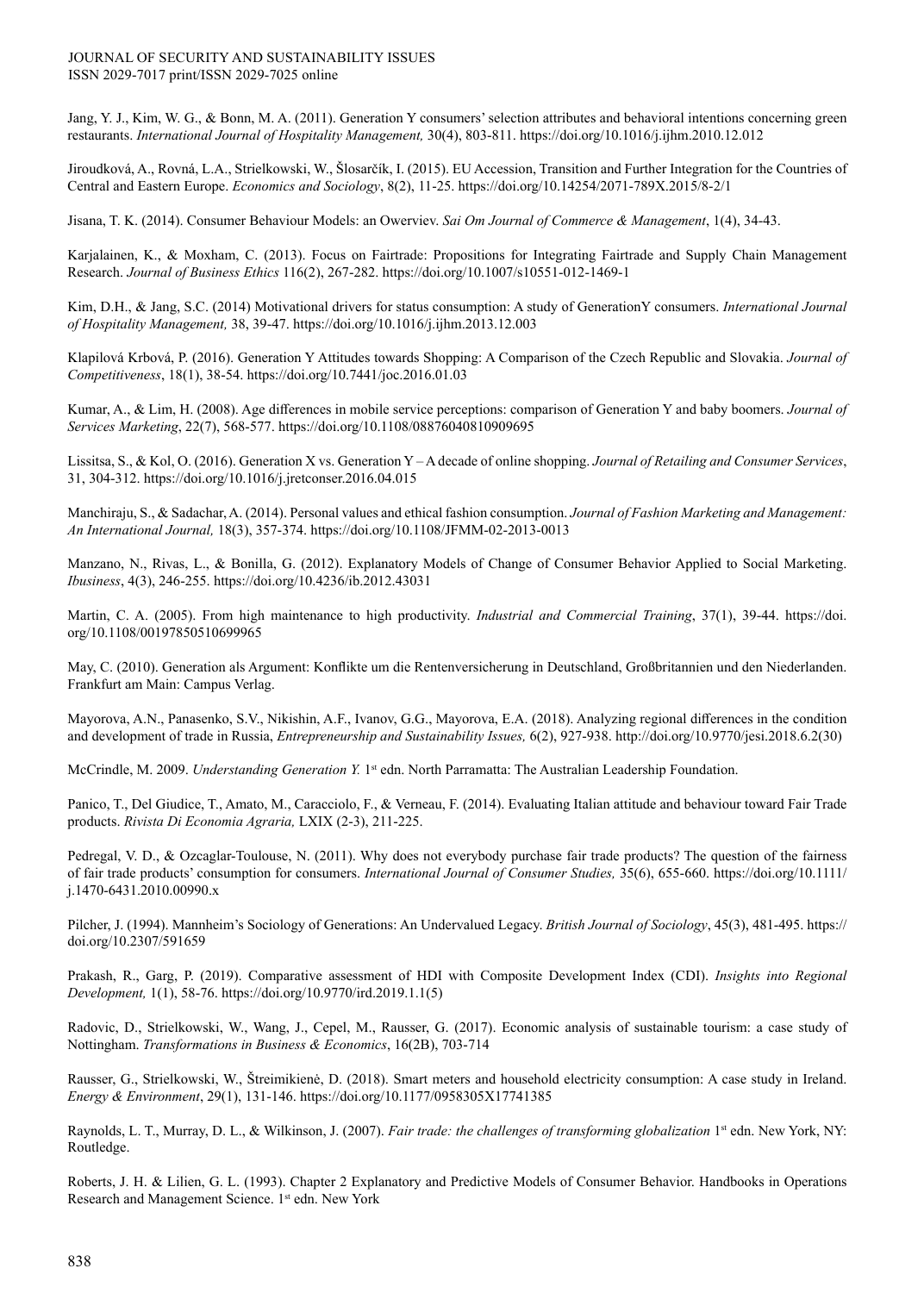Salvador, R. O., Merchant, A., & Alexander, E. A. (2014). Faith and Fair Trade: The Moderating Role of Contextual Religious Salience. *Journal of Business Ethics*, 121(3), 353-371. https://doi.org/10.1007/s10551-013-1728-9

Sen, J., Garnizova, E., & Negencov, A. (2015). *Local and regional authorities promoting fair trade*. Bruxelles: European Union - Comittee of the Regions.

Smutka, L., Maitah, M., & Svatoš, M. (2018). Czech Agrarian Trade Comparative Advantages Distribution in Relation to Developed and Developing Countries. *Acta Universitatis Agriculturae Et Silviculturae Mendelianae Brunensis*, 66(4), 1001-1015. https://doi. org/10.11118/actaun201866041001

Statista, 2019. *Revenue of Fairtrade International products worldwide 2004-2017*. Statista: The Statistics Portal for Market Data, Market Research and Market Studies. Available at: https://www.statista.com/statistics/271354/revenue-of-fair-trade-products-worldwidesince-2004/ Accessed 12 May 2019

Statista. (2019). *Revenue of Fairtrade International products worldwide 2004-2017*. Statista: The Statistics Portal for Market Data, Market Research and Market Studies. Available at: https://www.statista.com/statistics/271354/revenue-of-fair-trade-products-worldwidesince-2004/ Accessed 18 April 2019

Stávková, J., & Sharma, S. (2005). Behaviour of consumers in EU countries. *Acta Universitatis Agriculturae et Silviculturae Mendelianae Brunensis*, 53(3), 311-318. https://doi.org/10.11118/actaun200553030311

Stieglitz, J. E. & Chatleton, A. (2006). *Fair Trade: Agenda für einen gerechten Welthandel.* Hamburg: Murmann Verlag.

Strielkowski, W. (2017). Social and Economic Implications for the Smart Grids of the Future. *Economics and Sociology*, 10(1), 310-318. https://doi.org/10.14254/2071-789X.2017/10-1/22

Strielkowski, W., Riganti, P., Wang, J. (2012). Tourism, cultural heritage and e-services: Using focus groups to assess consumer preferences. *Tourismos: an International Multidisciplinary Journal of Tourism*, 7(1):41-60

Suchomel, K. (2005). Student knowledge and support for fair trade: An opinion poll of college students conducted by MPIRG. Minnesota: The Minnesota Public Interest Research Group.

Taylor, J. E., & Boasson, V. (2014). Who Buys Fair Trade and Why (or Why Not)? A Random Survey of Households. *Journal Of Consumer Affairs,* 48(2), 418-430. https://doi.org/10.1111/joca.12025

Terstappen, V., Hanson, L., & McLaughlin, D. (2013). Gender, health, labor, and inequities: a review of the fair and alternative trade literature. *Agriculture and Human Values*. 30 (1). 21-39. https://doi.org/10.1007/s10460-012-9377-7

Tvaronavičienė, M., Gatautis, R. (2017). Peculiarities of income distribution in selected countries. *Economics and Sociology,* 10(4), 113- 123. https://doi.org/10.14254/2071-789X.2017/10-4/9

Van den Bergh, J. & Behrer, M. (2012). Jak cool značky zůstávají hot: marketing zaměřený na mladou "generaci Y", 1<sup>st</sup> edn. Brno: BizBooks.

Varanavicius, V., Navikaite, A., Bilan, Y., Strielkowski, W. (2017). Analysis of consumer behaviour in regional energy consumption. *Economy of Region*, 13(1), 147-156. https://doi.org/10.17059/2017-1-14

Vasile, O., Androniceanu, A. (2018). An overview of the Romanian asylum policies. *Sustainability* 10(5), 1461; 1-22. https://doi. org/10.3390/su10051461

Vysekalová, J. et al. (2011). *Chování zákazníka: jak odkrýt tajemství "černé skříňky"*, 1<sup>st</sup> edn. Praha: Grada Publishing.

WEF (2019). *The World Economic Forum.* Aavailable at: https://www.weforum.org/ Accessed 29 April 2019

Weiler, A. (2005). Information-Seeking Behavior in Generation Y Students: Motivation, Critical Thinking, and Learning Theory. *The Journal of Academic Librarianship*, 31(1), 46-53. https://doi.org/10.1016/j.acalib.2004.09.009

Yadav, R. (2016). Altruistic or egoistic: Which value promotes organic food consumption among young consumers? A study in the context of a developing nation. *Journal of Retailing And Consumer Services*, 33, 92-97. https://doi.org/10.1016/j.jretconser.2016.08.008

Yamoah, F. A., Duffy, R., Petrovici, D., & Fearne, A. (2016). Towards a Framework for Understanding Fairtrade Purchase Intention in the Mainstream Environment of Supermarkets. *Journal of Business Ethics,* 136(1), 181-197. https://doi.org/10.1007/s10551-014-2509-9

Zemke, R., Raines, C. & Filipczak, B. (2013). Generations at Work: Managing the Clash of Boomers, Gen Xers, and Gen Yers in the Workplace. United States: American Management Association.